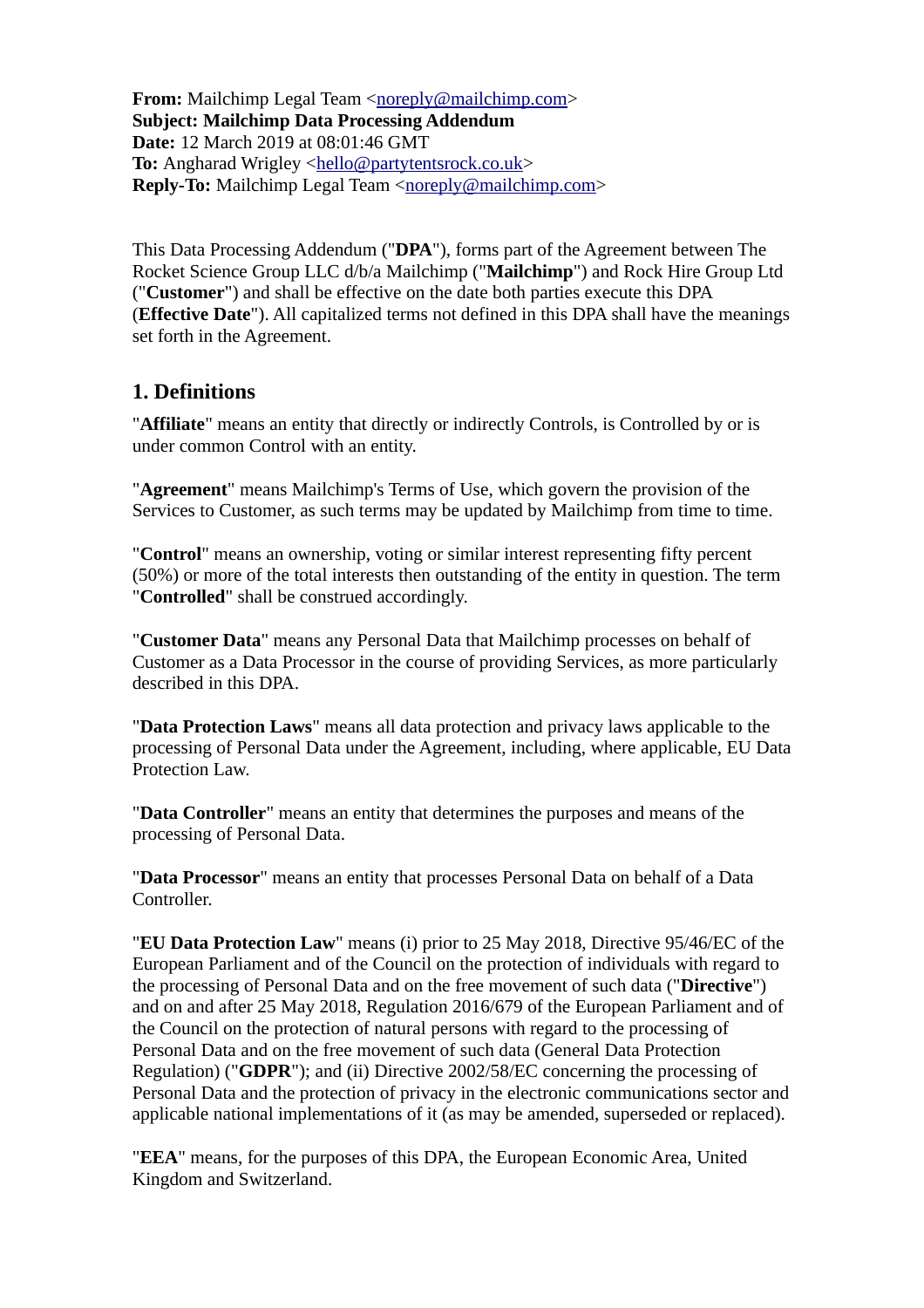"**Group**" means any and all Affiliates that are part of an entity's corporate group.

"**Personal Data**" means any information relating to an identified or identifiable natural person.

"**Privacy Shield**" means the EU-U.S. Privacy Shield and Swiss-U.S. Privacy Shield Framework self-certification program operated by the U.S. Department of Commerce and approved by the European Commission pursuant to Decision C(2016)4176 of 12 July 2016 and by the Swiss Federal Council on January 11, 2017 respectively.

"**Privacy Shield Principles**" means the Privacy Shield Principles (as supplemented by the Supplemental Principles) contained in Annex II to the European Commission Decision C(2016)4176 of 12 July 2016 (as may be amended, superseded or replaced).

"**Processing**" has the meaning given to it in the GDPR and "**process**", "**processes**" and "**processed**" shall be interpreted accordingly.

"**Security Incident**" means any unauthorized or unlawful breach of security that leads to the accidental or unlawful destruction, loss, alteration, unauthorized disclosure of or access to Customer Data.

"**Services**" means any product or service provided by Mailchimp to Customer pursuant to the Agreement.

"**Sub-processor**" means any Data Processor engaged by Mailchimp or its Affiliates to assist in fulfilling its obligations with respect to providing the Services pursuant to the Agreement or this DPA. Sub-processors may include third parties or members of the Mailchimp Group.

### **2. Relationship with the Agreement**

2.1 The parties agree that DPA shall replace any existing DPA the parties may have previously entered into in connection with the Services.

2.2 Except for the changes made by this DPA, the Agreement remains unchanged and in full force and effect. If there is any conflict between this DPA and the Agreement, this DPA shall prevail to the extent of that conflict.

2.3 Any claims brought under or in connection with this DPA shall be subject to the terms and conditions, including but not limited to, the exclusions and limitations set forth in the Agreement.

2.4 Any claims against Mailchimp or its Affiliates under this DPA shall be brought solely against the entity that is a party to the Agreement. In no event shall any party limit its liability with respect to any individual's data protection rights under this DPA or otherwise. Customer further agrees that any regulatory penalties incurred by Mailchimp in relation to the Customer Data that arise as a result of, or in connection with, Customer's failure to comply with its obligations under this DPA or any applicable Data Protection Laws shall count toward and reduce Mailchimp's liability under the Agreement as if it were liability to the Customer under the Agreement.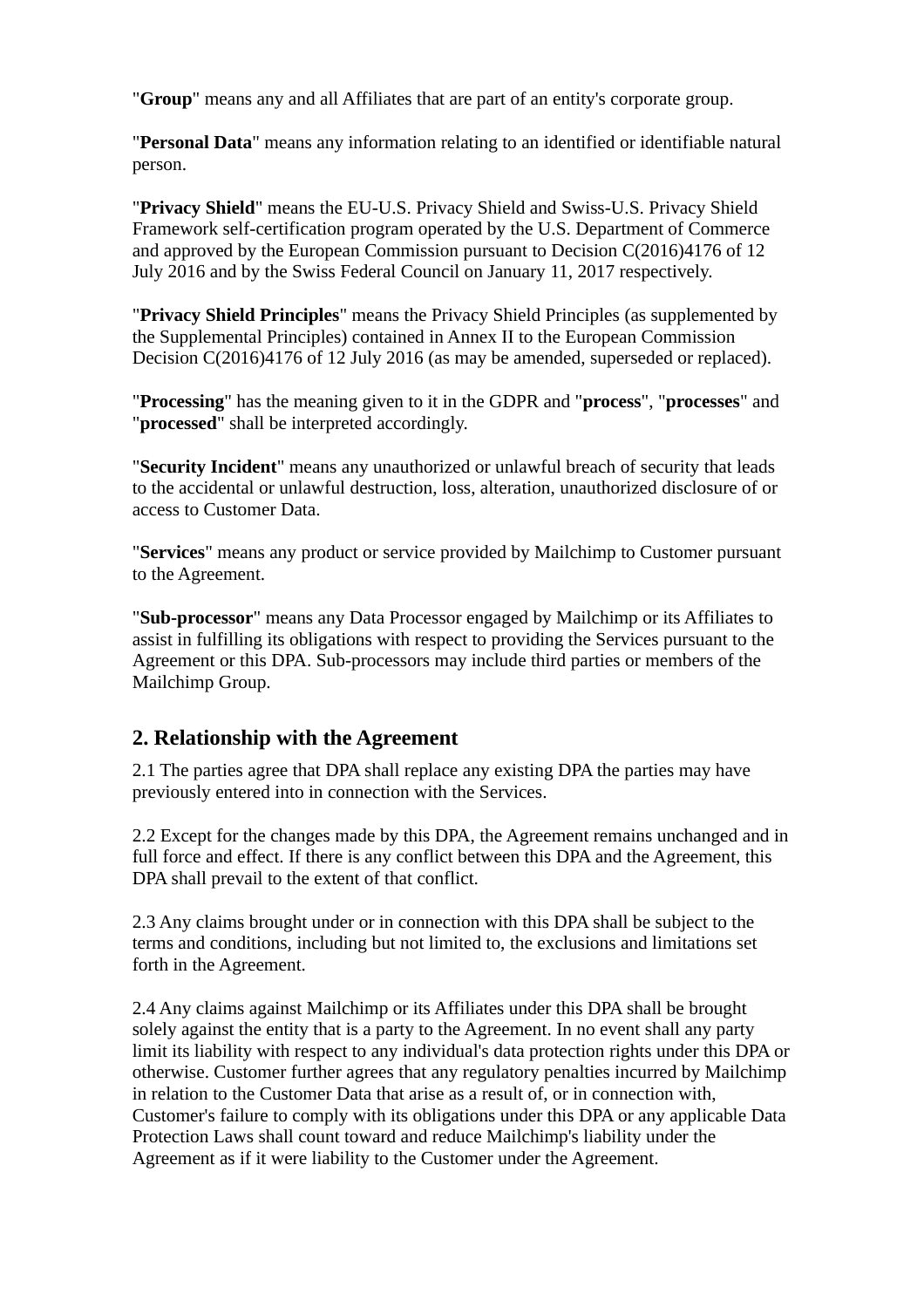2.5 No one other than a party to this DPA, its successors and permitted assignees shall have any right to enforce any of its terms.

2.6 This DPA shall be governed by and construed in accordance with governing law and jurisdiction provisions in the Agreement, unless required otherwise by applicable Data Protection Laws.

## **3. Scope and Applicability of this DPA**

3.1 This DPA applies where and only to the extent that Mailchimp processes Customer Data that originates from the EEA and/or that is otherwise subject to EU Data Protection Law on behalf of Customer as Data Processor in the course of providing Services pursuant to the Agreement.

3.2 Part A (being Section 4 – 8 (inclusive) of this DPA, as well as Annexes A and B of this DPA) shall apply to the processing of Customer Data within the scope of this DPA from the Effective Date.

3.3 Part B (being Sections 9-12 (inclusive) of this DPA) shall apply to the processing of Customer Data within the scope of the DPA from and including 25th May 2018. For the avoidance of doubt, Part B shall apply in addition to, and not in substitution for, the terms in Part A.

# **Part A: General Data Protection Obligations**

### **4. Roles and Scope of Processing**

4.1 **Role of the Parties**. As between Mailchimp and Customer, Customer is the Data Controller of Customer Data, and Mailchimp shall process Customer Data only as a Data Processor acting on behalf of Customer.

4.2. **Customer Processing of Customer Data**. Customer agrees that (i) it shall comply with its obligations as a Data Controller under Data Protection Laws in respect of its processing of Customer Data and any processing instructions it issues to Mailchimp; and (ii) it has provided notice and obtained (or shall obtain) all consents and rights necessary under Data Protection Laws for Mailchimp to process Customer Data and provide the Services pursuant to the Agreement and this DPA.

4.3 **Mailchimp Processing of Customer Data**. Mailchimp shall process Customer Data only for the purposes described in this DPA and only in accordance with Customer's documented lawful instructions. The parties agree that this DPA and the Agreement set out the Customer's complete and final instructions to Mailchimp in relation to the processing of Customer Data and processing outside the scope of these instructions (if any) shall require prior written agreement between Customer and Mailchimp.

#### 4.4 **Details of Data Processing**

(a) Subject matter: The subject matter of the data processing under this DPA is the Customer Data.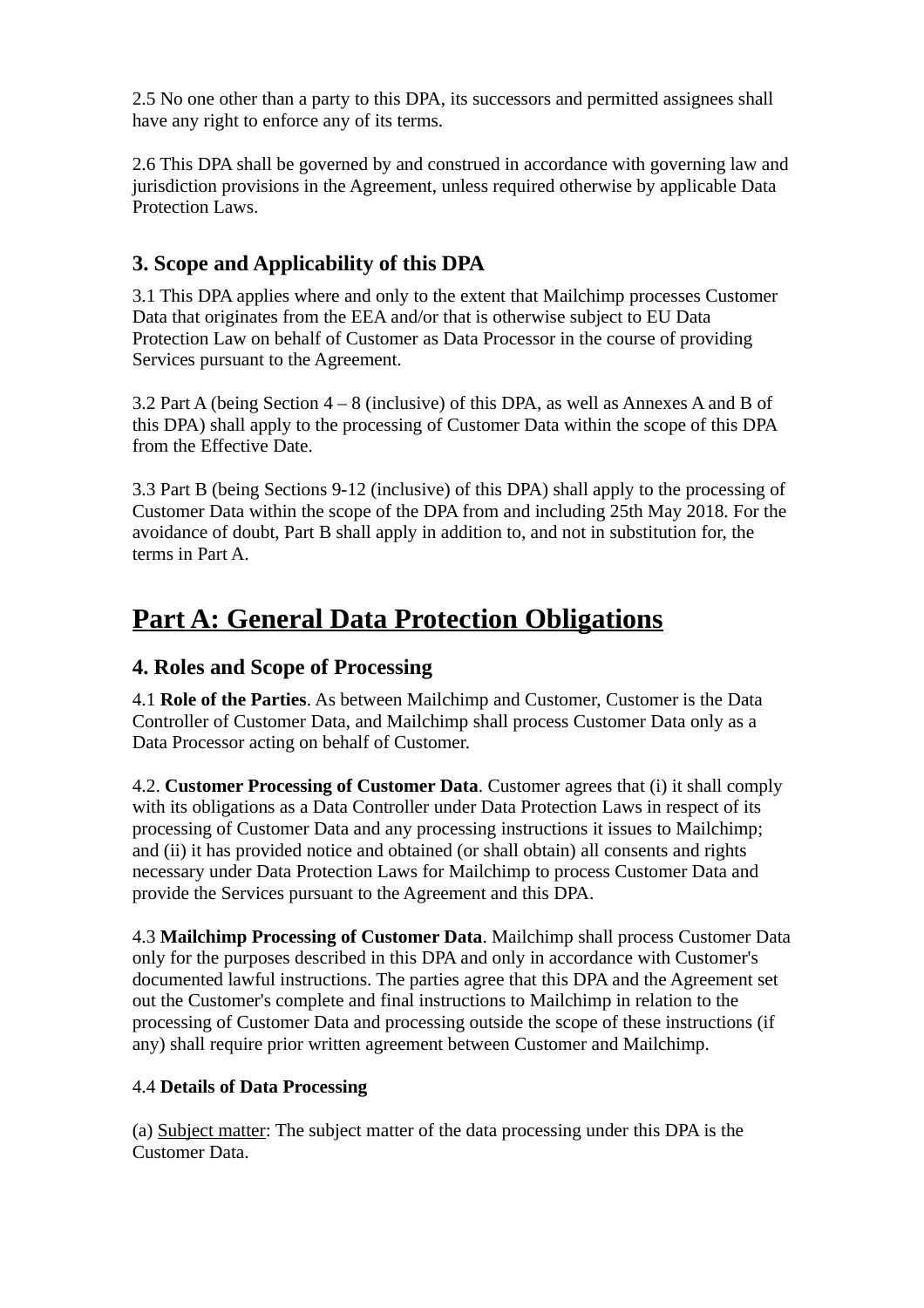(b) Duration: As between Mailchimp and Customer, the duration of the data processing under this DPA is until the termination of the Agreement in accordance with its terms.

(c) Purpose: The purpose of the data processing under this DPA is the provision of the Services to the Customer and the performance of Mailchimp's obligations under the Agreement (including this DPA) or as otherwise agreed by the parties.

(d) Nature of the processing: Mailchimp provides an email service, automation and marketing platform and other related services, as described in the Agreement.

(e) Categories of data subjects: Any individual accessing and/or using the Services through the Customer's account ("**Users**"); and any individual: (i) whose email address is included in the Customer's Distribution List; (ii) whose information is stored on or collected via the Services, or (iii) to whom Users send emails or otherwise engage or communicate with via the Services (collectively, "**Subscribers**").

(f) Types of Customer Data:

- (i) Customer and Users: identification and contact data (name, address, title, contact details, username); financial information (credit card details, account details, payment information); employment details (employer, job title, geographic location, area of responsibility);
- (ii) Subscribers: identification and contact data (name, date of birth, gender, general, occupation or other demographic information, address, title, contact details, including email address), personal interests or preferences (including purchase history, marketing preferences and publically available social media profile information); IT information (IP addresses, usage data, cookies data, online navigation data, location data, browser data); financial information (credit card details, account details, payment information).

4.5 Notwithstanding anything to the contrary in the Agreement (including this DPA), Customer acknowledges that Mailchimp shall have a right to use and disclose data relating to the operation, support and/or use of the Services for its legitimate business purposes, such as billing, account management, technical support, product development and sales and marketing. To the extent any such data is considered Personal Data under Data Protection Laws, Mailchimp is the Data Controller of such data and accordingly shall process such data in accordance with the [Mailchimp Privacy Policy](https://mailchimp.com/legal/privacy/) and Data Protection Laws.

4.6 **Tracking Technologies**. Customer acknowledges that in connection with the performance of the Services, Mailchimp employs the use of cookies, unique identifiers, web beacons and similar tracking technologies ("**Tracking Technologies**"). Customer shall maintain appropriate notice, consent, opt-in and opt-out mechanisms as are required by Data Protection Laws to enable Mailchimp to deploy Tracking Technologies lawfully on, and collect data from, the devices of Subscribers (defined below) in accordance with and as described in the [Mailchimp Cookie Statement.](https://mailchimp.com/legal/cookies/)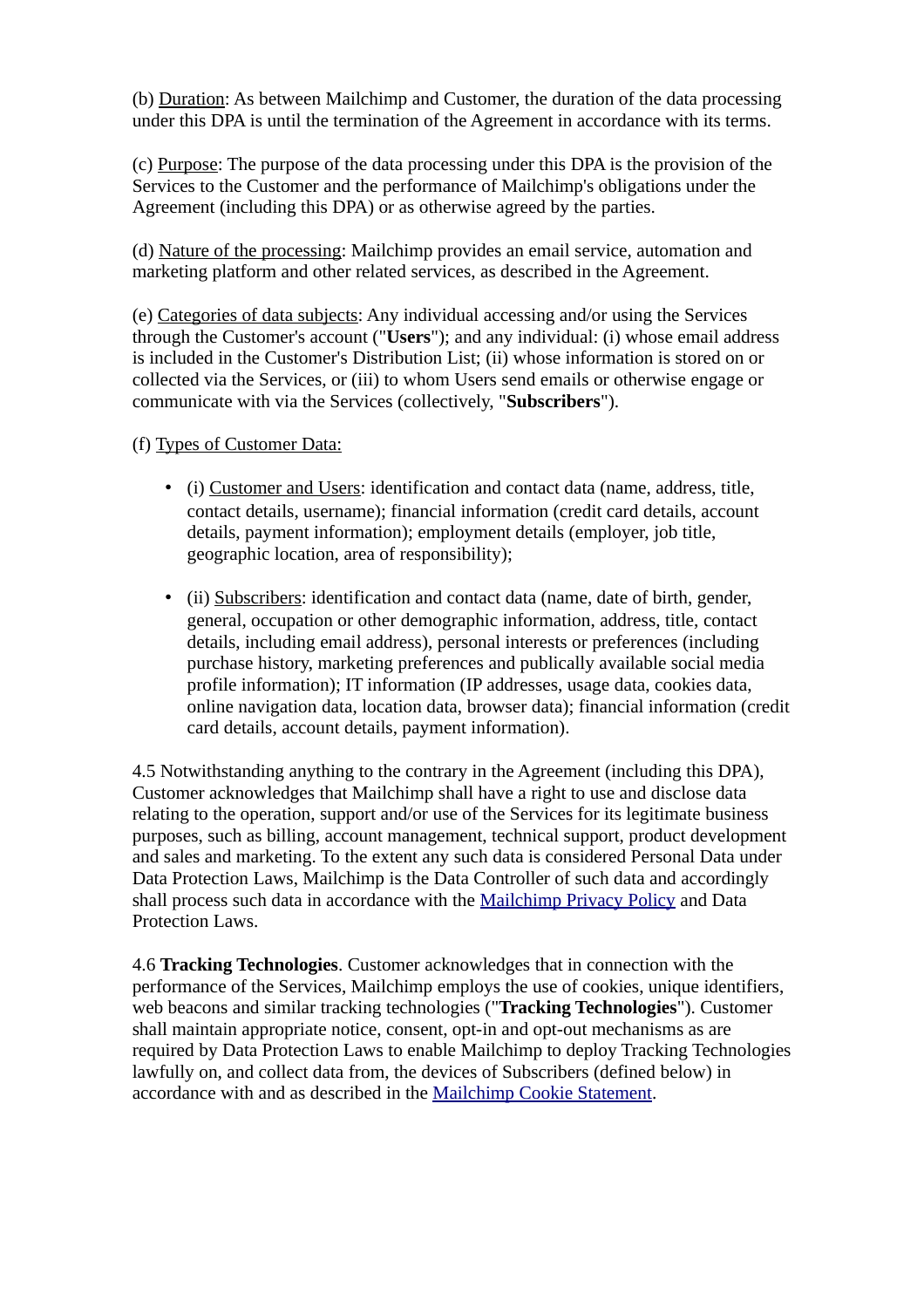### **5. Subprocessing**

5.1 **Authorized Sub-processors**. Customer agrees that Mailchimp may engage Subprocessors to process Customer Data on Customer's behalf. The Sub-processors currently engaged by Mailchimp and authorized by Customer are listed in **Annex A**.

5.2 **Sub-processor Obligations**. Mailchimp shall: (i) enter into a written agreement with the Sub-processor imposing data protection terms that require the Sub-processor to protect the Customer Data to the standard required by Data Protection Laws; and (ii) remain responsible for its compliance with the obligations of this DPA and for any acts or omissions of the Sub-processor that cause Mailchimp to breach any of its obligations under this DPA.

## **6. Security**

6.1 **Security Measures**. Mailchimp shall implement and maintain appropriate technical and organizational security measures to protect Customer Data from Security Incidents and to preserve the security and confidentiality of the Customer Data, in accordance with Mailchimp's security standards described in **Annex B** ("**Security Measures**").

6.2 **Updates to Security Measures**. Customer is responsible for reviewing the information made available by Mailchimp relating to data security and making an independent determination as to whether the Services meet Customer's requirements and legal obligations under Data Protection Laws. Customer acknowledges that the Security Measures are subject to technical progress and development and that Mailchimp may update or modify the Security Measures from time to time provided that such updates and modifications do not result in the degradation of the overall security of the Services purchased by the Customer.

6.3 **Customer Responsibilities**. Notwithstanding the above, Customer agrees that except as provided by this DPA, Customer is responsible for its secure use of the Services, including securing its account authentication credentials, protecting the security of Customer Data when in transit to and from the Services and taking any appropriate steps to securely encrypt or backup any Customer Data uploaded to the Services.

### **7. Security Reports and Audits**

7.1 Customer acknowledges that Mailchimp is regularly audited against SSAE 16 and PCI standards by independent third party auditors and internal auditors, respectively. Upon request, Mailchimp shall supply (on a confidential basis) a summary copy of its audit report(s) ("**Report**") to Customer, so that Customer can verify Mailchimp's compliance with the audit standards against which it has been assessed, and this DPA.

7.2 Mailchimp shall also provide written responses (on a confidential basis) to all reasonable requests for information made by Customer, including responses to information security and audit questionnaires that are necessary to confirm Mailchimp's compliance with this DPA, provided that Customer shall not exercise this right more than once per year.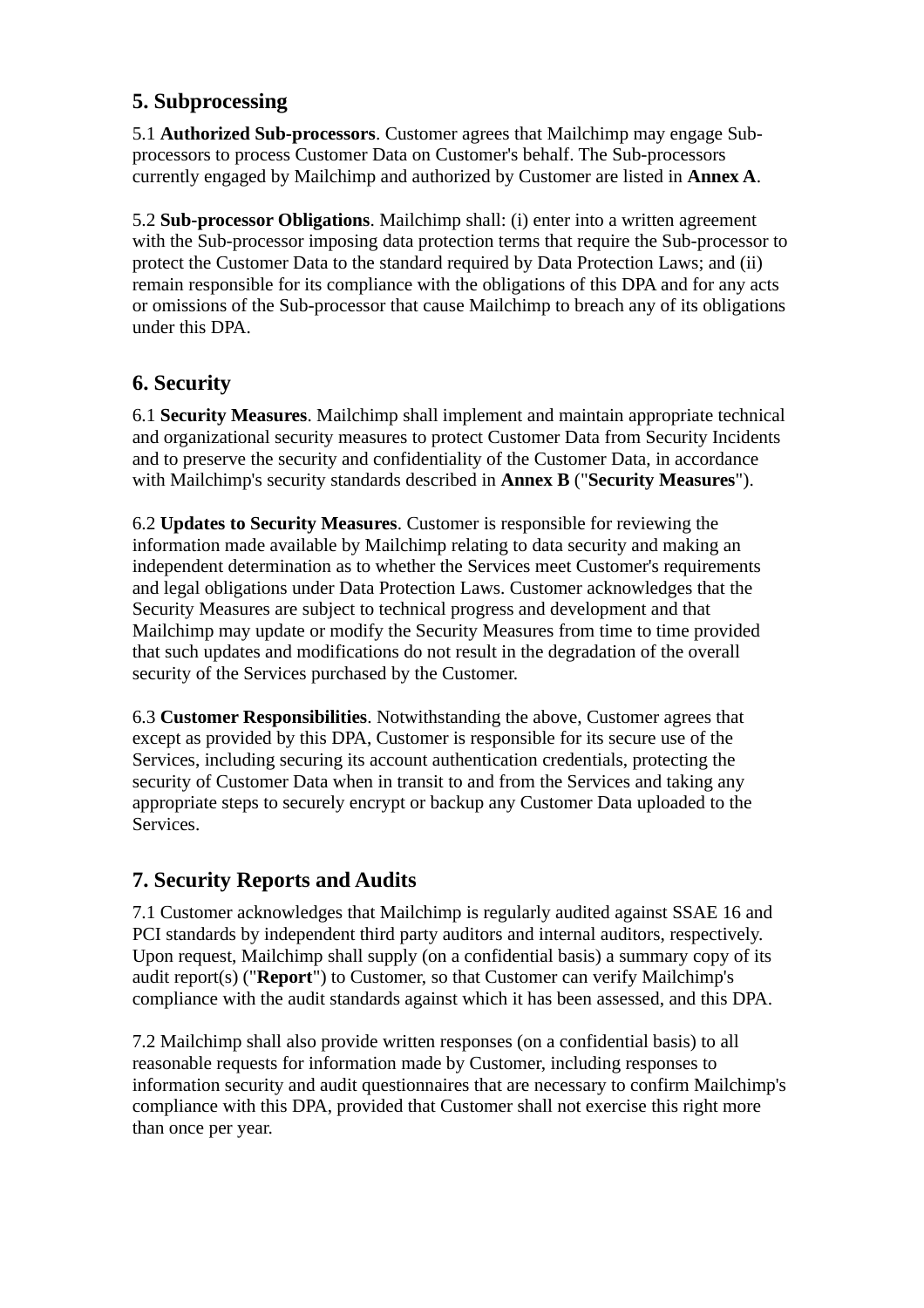## **8. International Transfers**

8.1 **Data center locations**. Mailchimp may transfer and process Customer Data anywhere in the world where Mailchimp, its Affiliates or its Sub-processors maintain data processing operations. Mailchimp shall at all times provide an adequate level of protection for the Customer Data processed, in accordance with the requirements of Data Protection Laws.

8.2 **Privacy Shield**. To the extent that Mailchimp processes any Customer Data protected by EU Data Protection Law under the Agreement and/or that originates from the EEA, in a country that has not been designated by the European Commission or Swiss Federal Data Protection Authority (as applicable) as providing an adequate level of protection for Personal Data, the parties acknowledge that Mailchimp shall be deemed to provide adequate protection (within the meaning of EU Data Protection Law) for any such Customer Data by virtue of having self-certified its compliance with Privacy Shield. Mailchimp agrees to protect such Personal Data in accordance with the requirements of the Privacy Shield Principles. If Mailchimp is unable to comply with this requirement, Mailchimp shall inform Customer.

8.3 **Alternative Transfer Mechanism**. The parties agree that the data export solution identified in Section 8.2 shall not apply if and to the extent that Mailchimp adopts an alternative data export solution for the lawful transfer of Personal Data (as recognized under EU Data Protection Laws) outside of the EEA ("**Alternative Transfer Mechanism**"), in which event, the Alternative Transfer Mechanism shall apply instead (but only to the extent such Alternative Transfer Mechanism extends to the territories to which Personal Data is transferred).

## **Part B: GDPR Obligations from 25 May 2018**

## **9. Additional Security**

9.1 **Confidentiality of processing**. Mailchimp shall ensure that any person who is authorized by Mailchimp to process Customer Data (including its staff, agents and subcontractors) shall be under an appropriate obligation of confidentiality (whether a contractual or statutory duty).

9.2 **Security Incident Response**. Upon becoming aware of a Security Incident, Mailchimp shall notify Customer without undue delay and shall provide timely information relating to the Security Incident as it becomes known or as is reasonably requested by Customer.

## **10. Changes to Sub-processors**

10.1 Mailchimp shall (i) provide an up-to-date list of the Sub-processors it has appointed upon written request from Customer; and (ii) notify Customer (for which email shall suffice) if it adds or removes Sub-processors at least 10 days prior to any such changes.

10.2 Customer may object in writing to Mailchimp's appointment of a new Subprocessor within five (5) calendar days of such notice, provided that such objection is based on reasonable grounds relating to data protection. In such event, the parties shall discuss such concerns in good faith with a view to achieving resolution. If this is not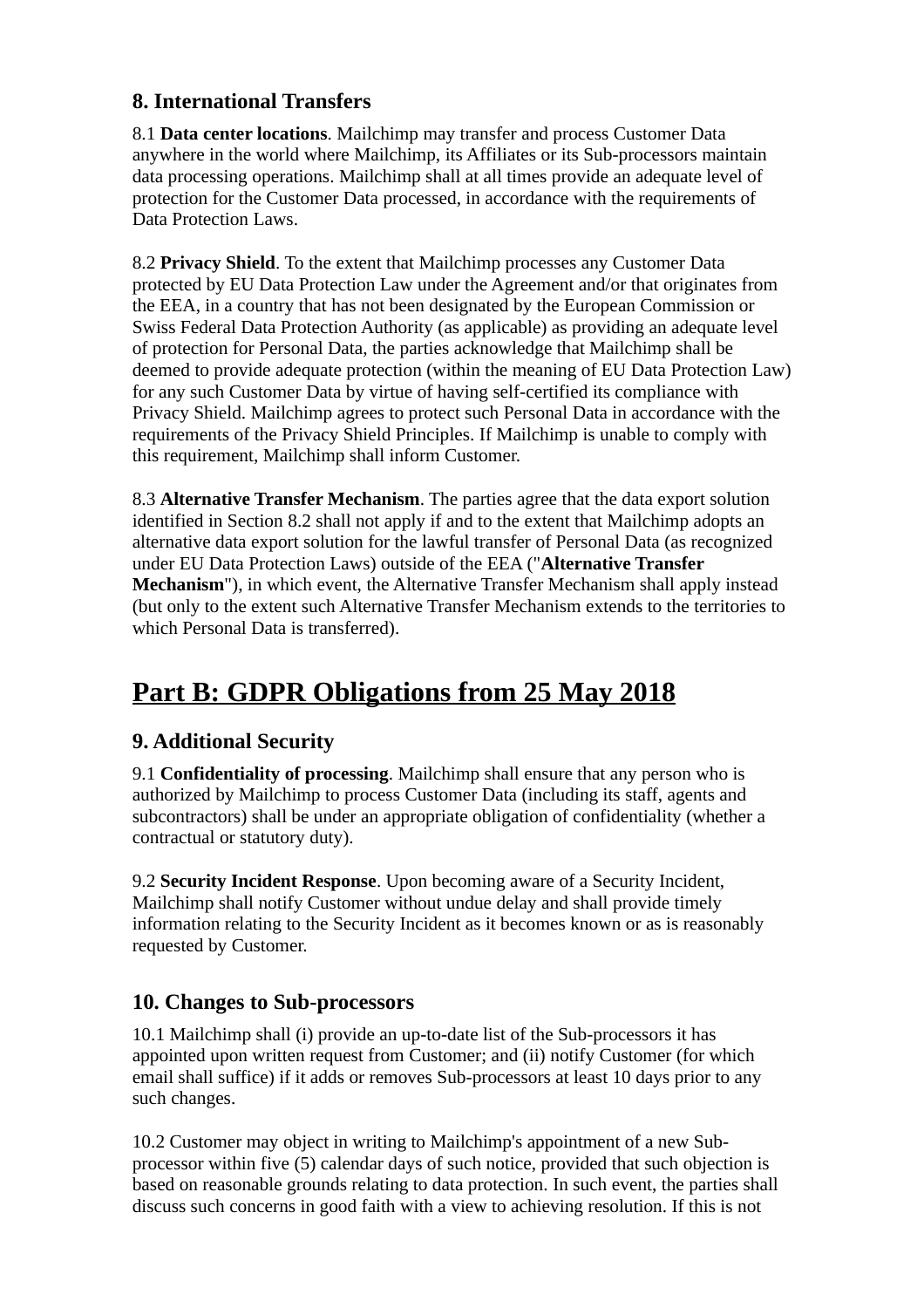possible, Customer may suspend or terminate the Agreement (without prejudice to any fees incurred by Customer prior to suspension or termination).

#### **11. Return or Deletion of Data**

11.1 Upon termination or expiration of the Agreement, Mailchimp shall (at Customer's election) delete or return to Customer all Customer Data (including copies) in its possession or control, save that this requirement shall not apply to the extent Mailchimp is required by applicable law to retain some or all of the Customer Data, or to Customer Data it has archived on back-up systems, which Customer Data Mailchimp shall securely isolate and protect from any further processing, except to the extent required by applicable law.

### **12. Cooperation**

12.1 The Services provide Customer with a number of controls that Customer may use to retrieve, correct, delete or restrict Customer Data, which Customer may use to assist it in connection with its obligations under the GDPR, including its obligations relating to responding to requests from data subjects or applicable data protection authorities. To the extent that Customer is unable to independently access the relevant Customer Data within the Services, Mailchimp shall (at Customer's expense) provide reasonable cooperation to assist Customer to respond to any requests from individuals or applicable data protection authorities relating to the processing of Personal Data under the Agreement. In the event that any such request is made directly to Mailchimp, Mailchimp shall not respond to such communication directly without Customer's prior authorization, unless legally compelled to do so. If Mailchimp is required to respond to such a request, Mailchimp shall promptly notify Customer and provide it with a copy of the request unless legally prohibited from doing so.

12.2 If a law enforcement agency sends Mailchimp a demand for Customer Data (for example, through a subpoena or court order), Mailchimp shall attempt to redirect the law enforcement agency to request that data directly from Customer. As part of this effort, Mailchimp may provide Customer's basic contact information to the law enforcement agency. If compelled to disclose Customer Data to a law enforcement agency, then Mailchimp shall give Customer reasonable notice of the demand to allow Customer to seek a protective order or other appropriate remedy unless Mailchimp is legally prohibited from doing so.

12.3 To the extent Mailchimp is required under EU Data Protection Law, Mailchimp shall (at Customer's expense) provide reasonably requested information regarding the Services to enable the Customer to carry out data protection impact assessments or prior consultations with data protection authorities as required by law.

IN WITNESS WHEREOF, the parties have caused this DPA to be executed by their authorized representative: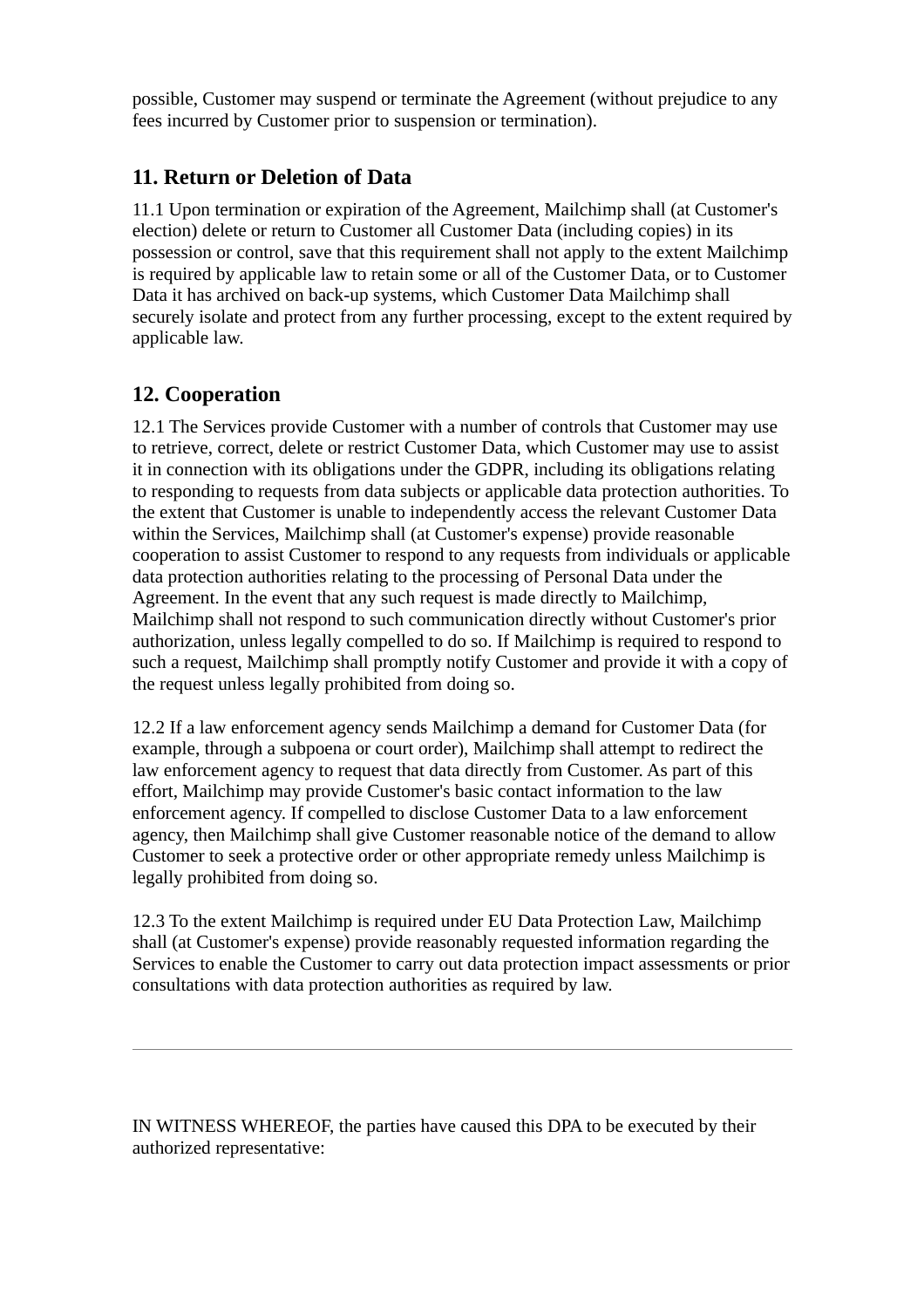### **The Rocket Science Group LLC d/b/a Mailchimp**

**By:**

 $\frac{1}{2}$ 

**Name:** Daniel Kurzius

**Title:** CCO/Co-founder

**Date:** March 12, 2019

### **Rock Hire Group Ltd**

**Name:** Angharad Wrigley

**Title:** Director

**Date:** March 12, 2019

## **Annex A - List of Mailchimp Sub-processors**

Mailchimp uses its Affiliates and a range of third party Sub-processors to assist it in providing the Services (as described in the Agreement). These Sub-processors set out below provide cloud hosting and storage services; content delivery and review services; assist in providing customer support; as well as incident tracking, response, diagnosis and resolution services.

| <b>Entity Name</b> | <b>Corporate Location</b> |
|--------------------|---------------------------|
| Akamai             | Massachusetts, USA        |
| Amazon             | Washington, USA           |
| E-Hawk             | New York, USA             |
| El Camino          | California, USA           |
| Fivetran           | California, USA           |
| FullContact        | Colorado, USA             |
| Google             | California, USA           |